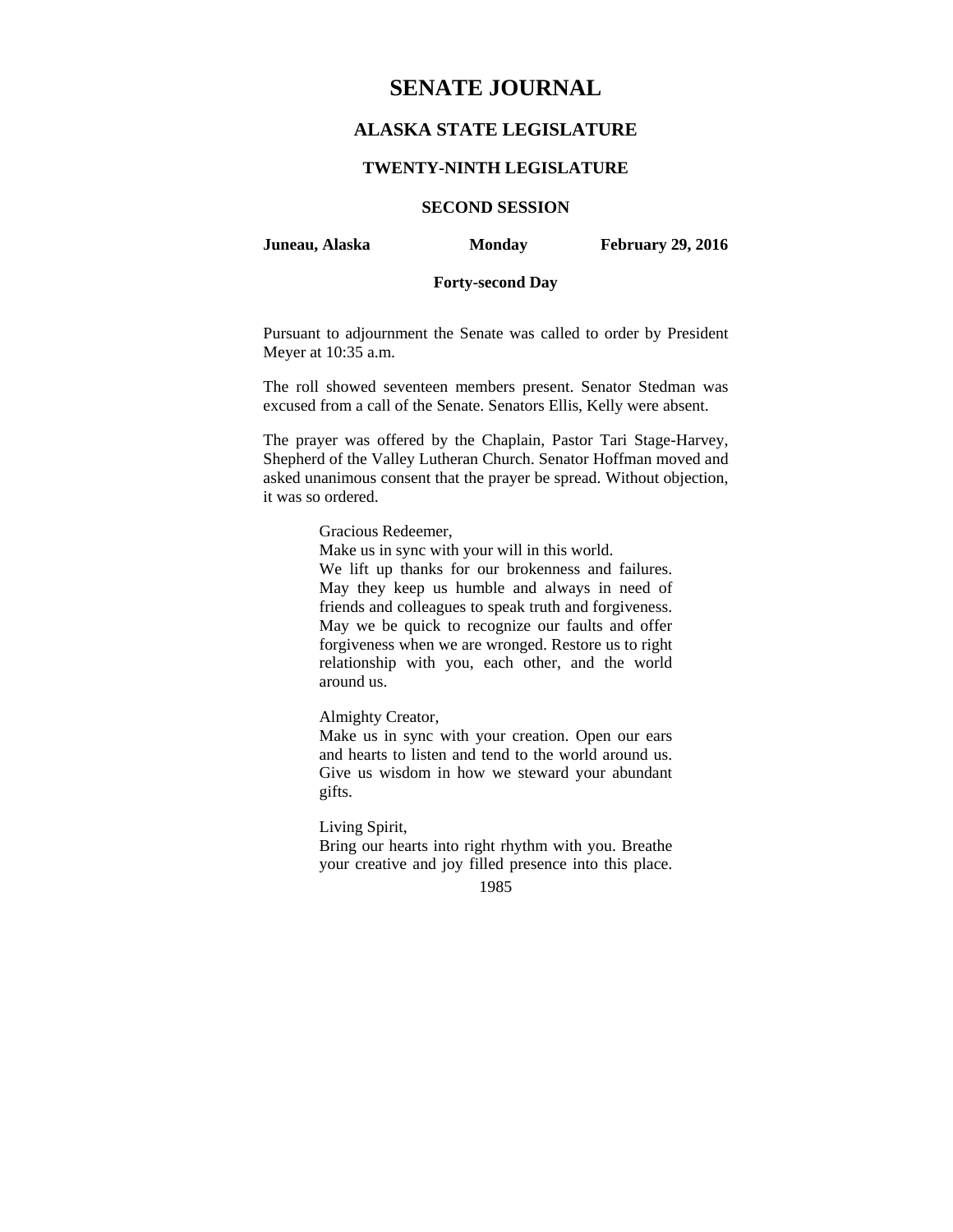Give us all good humor as we face serious struggles and differences. Give us space to step back and get into sync with you and the world around us. Amen.

Senator MacKinnon led the Senate in the Pledge of Allegiance.

## **Certification**

Senator Coghill moved and asked unanimous consent that the journals for the thirty-ninth through forty-first legislative days be approved as certified by the Secretary. Without objection, it was so ordered.

The presence of Senator Kelly was noted.

#### **Messages from the Governor**

#### **HB 11**

Message was read stating the Governor signed the following bill on February 26 and transmitted the engrossed and enrolled copies to the Lieutenant Governor's Office for permanent filing:

> CS FOR SPONSOR SUBSTITUTE FOR HOUSE BILL NO. 11(JUD) am(efd am S) "An Act restricting the publication of certain records of criminal cases on a publicly available Internet website; and providing for an effective date."

> > Chapter 1, SLA 2016 Effective Date: 10/1/16

#### **Communications**

The following reports are on file in the Office of the Secretary of the Senate:

Department of Education and Early Development School Capital Project Funding Under SB 237 in accordance with AS 14.11.035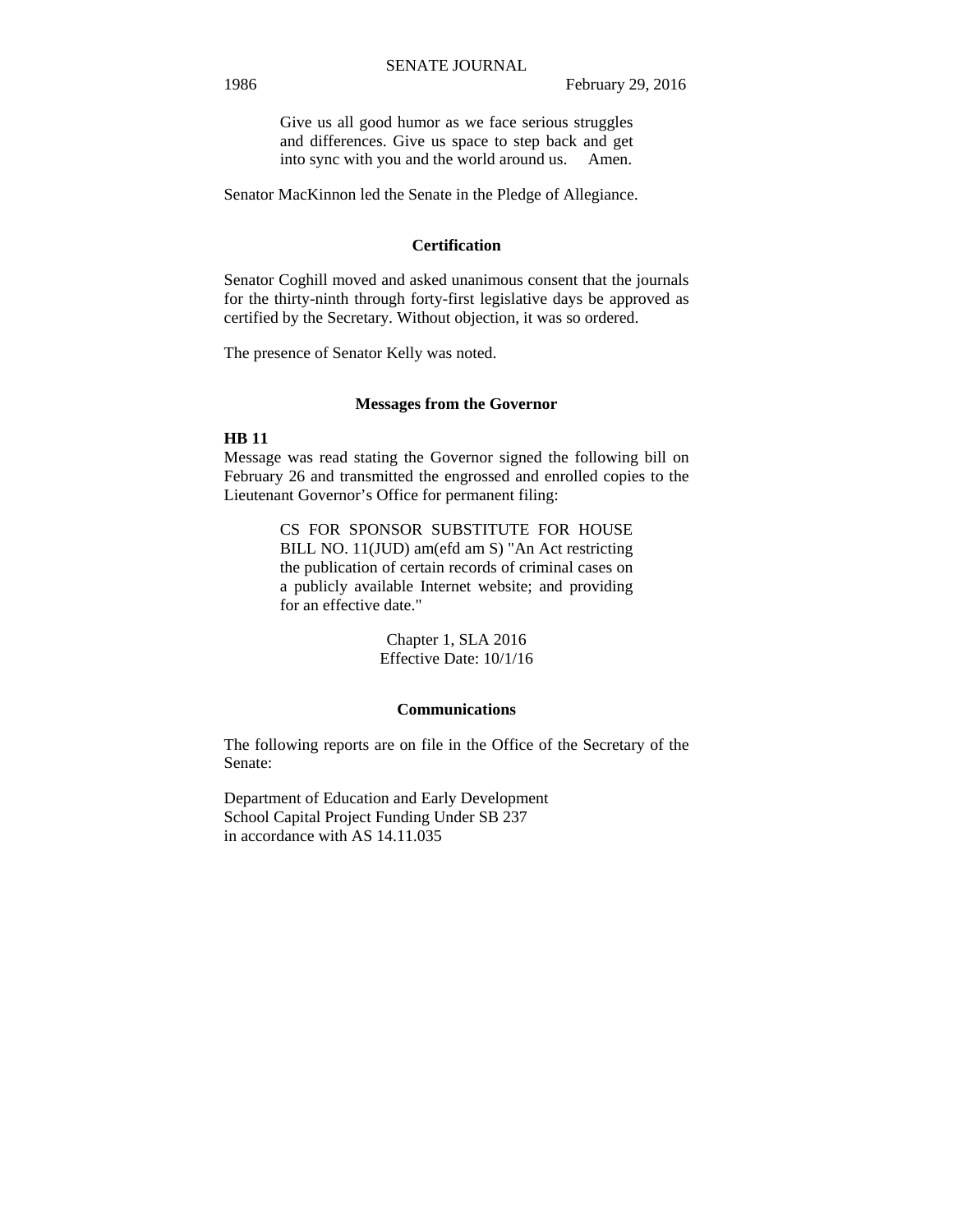Council on Domestic Violence and Sexual Assault Annual Report FY 2015

#### **Standing Committee Reports**

# **SB 72**

The Labor and Commerce Committee considered SENATE BILL NO. 72 "An Act relating to caregivers of patients after release or departure from a hospital; and providing for an effective date" and recommended it be replaced with

> CS FOR SENATE BILL NO. 72(L&C) "An Act relating to the discharge of patients from hospitals and to caregivers of patients after discharge from a hospital; and providing for an effective date."

Signing do pass: Senator Costello, Chair; Senators Giessel, Meyer, Stevens.

The following fiscal information was published today: Fiscal Note No. 2, zero, Department of Health and Social Services

The following previously published fiscal information applies: Fiscal Note No. 1, zero, Department of Health and Social Services

The bill is on today's calendar.

### **SB 141**

The Labor and Commerce Committee considered SENATE BILL NO. 141 "An Act relating to possession of an electronic smoking device, e-liquid or e-liquid product, vapor product, or alternative tobacco product by a minor and to selling or giving an electronic smoking device, e-liquid or e-liquid product, vapor product, or alternative tobacco product to a minor" and recommended it be replaced with

> CS FOR SENATE BILL NO. 141(L&C) "An Act relating to possession of an electronic smoking product by a minor and to selling or giving an electronic smoking product to a minor; relating to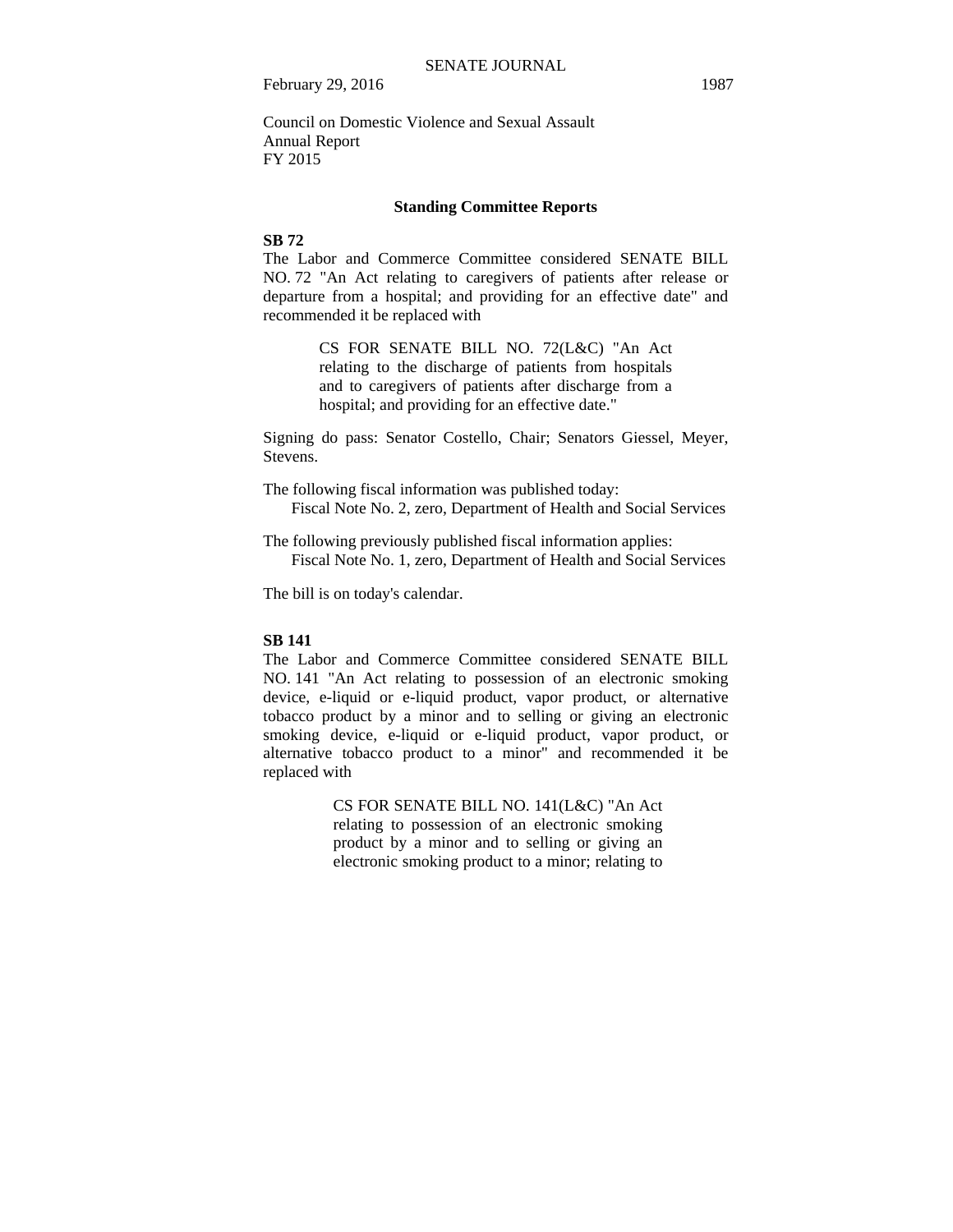business license endorsements to sell cigarettes, cigars, tobacco, products containing tobacco, electronic smoking products, or products containing nicotine; and relating to citations for certain offenses concerning tobacco or nicotine products."

Signing do pass: Senator Costello, Chair; Senators Giessel, Meyer, Stevens.

The following fiscal information was published today: Fiscal Note No. 1, zero, Department of Law Fiscal Note No. 2, zero, Department of Commerce, Community and Economic Development Fiscal Note No. 3, zero, Department of Health and Social Services

The bill was referred to the Judiciary Committee.

#### **Consideration of the Calendar**

#### **Second Reading of Senate Bills**

## **SB 72**

SENATE BILL NO. 72 "An Act relating to caregivers of patients after release or departure from a hospital; and providing for an effective date" was read the second time.

Senator Costello, Chair, moved and asked unanimous consent for the adoption of the Labor and Commerce Committee Substitute offered on page 1987. Senator Gardner objected, then withdrew her objection. There being no further objection, CS FOR SENATE BILL NO. 72(L&C) "An Act relating to the discharge of patients from hospitals and to caregivers of patients after discharge from a hospital; and providing for an effective date" was adopted.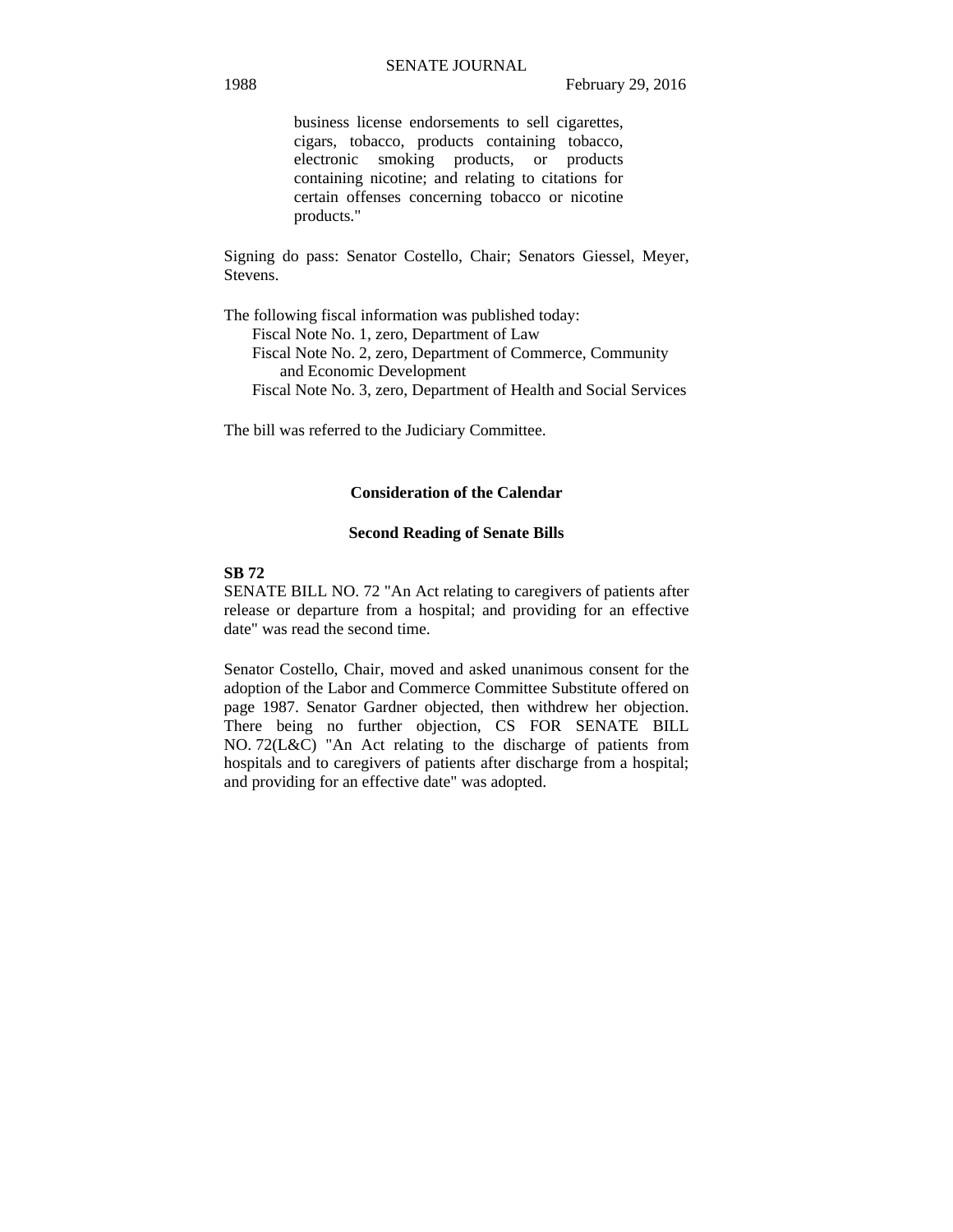Senator Coghill moved and asked unanimous consent that the bill be considered engrossed, advanced to third reading and placed on final passage. Without objection, it was so ordered.

CS FOR SENATE BILL NO. 72(L&C) was read the third time.

The question being: "Shall CS FOR SENATE BILL NO. 72(L&C) "An Act relating to the discharge of patients from hospitals and to caregivers of patients after discharge from a hospital; and providing for an effective date" pass the Senate?" The roll was taken with the following result:

CSSB 72(L&C) Third Reading - Final Passage Effective Date

## **YEAS: 18 NAYS: 0 EXCUSED: 1 ABSENT: 1**

Yeas: Bishop, Coghill, Costello, Dunleavy, Egan, Gardner, Giessel, Hoffman, Huggins, Kelly, MacKinnon, McGuire, Meyer, Micciche, Olson, Stevens, Stoltze, Wielechowski

Excused: Stedman

Absent: Ellis

and so, CS FOR SENATE BILL NO. 72(L&C) passed the Senate.

Senator Coghill moved and asked unanimous consent that the vote on the passage of the bill be considered the vote on the effective date clause. Without objection, it was so ordered.

Senator Gardner gave notice of reconsideration.

#### **Recess**

Senator Coghill moved and asked unanimous consent that the Senate stand in recess to the Joint Session. Without objection, the Senate recessed at 10:53 a.m.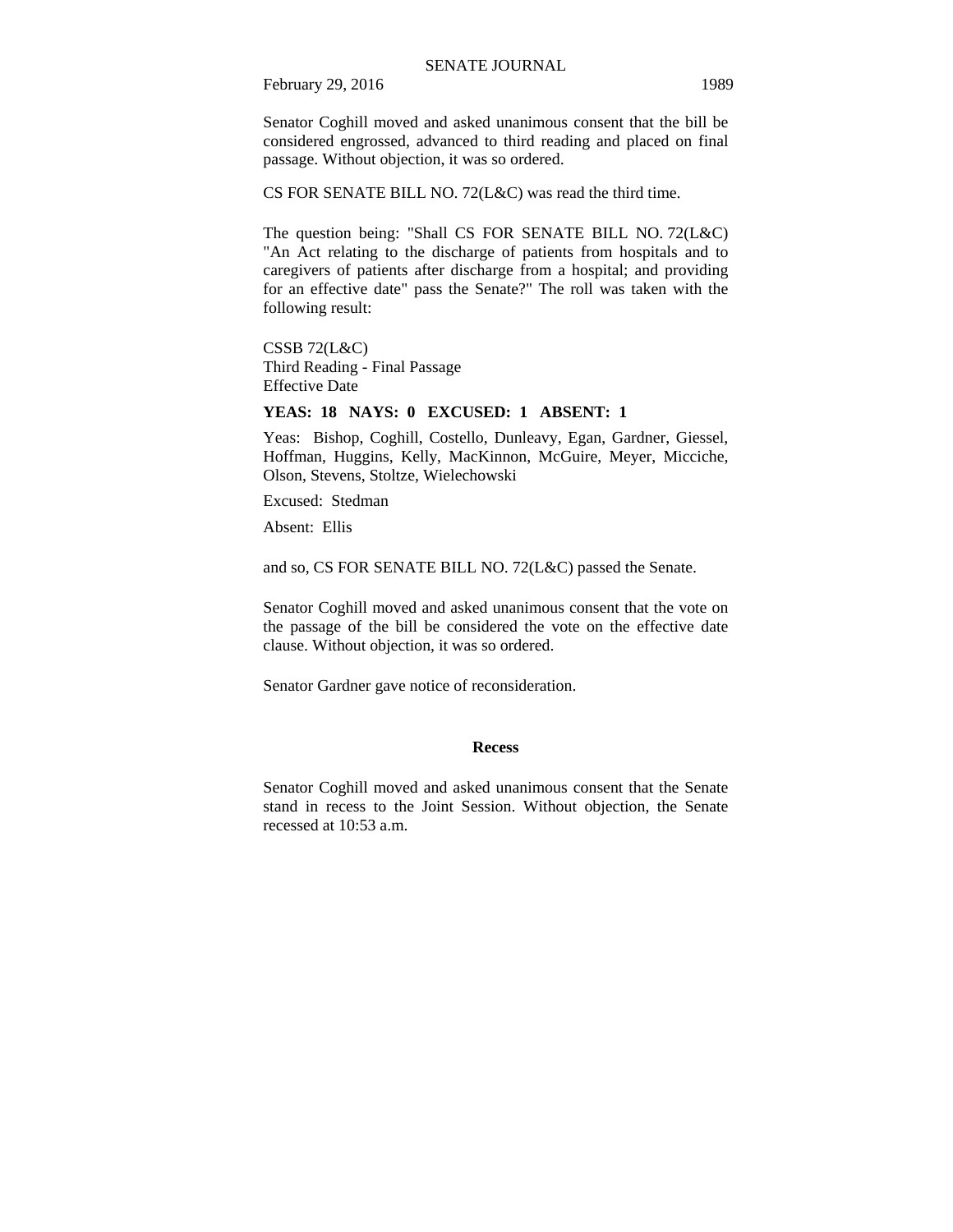#### **After Recess**

#### **Joint Session in the House**

Speaker Chenault called the House to order and in accordance with Uniform Rule 51 turned the gavel over to President Meyer, who called the Joint Session to order at 11:06 a.m.

The purpose of the Joint Session was to hear an address by the Honorable Dan Sullivan, U.S. Senator.

Senator Coghill moved and asked unanimous consent that the roll call of the Senate be waived and all members be shown as present. Without objection, it was so ordered.

Representative Millett moved and asked unanimous consent that the roll call of the House be waived and all members be shown as present. Without objection, it was so ordered.

President Meyer appointed Representative Neuman and Senator Micciche to escort Senator Sullivan to the Joint Session.

The Senate Sergeant-at-Arms, Grace Ellsworth, announced the Honorable Dan Sullivan's entrance to the House Chamber.

The Honorable Dan Sullivan was escorted to the rostrum and welcomed by President Meyer.

U.S. Senator Sullivan delivered his address. This address appears in Senate and House Joint Journal Supplement No. 14.

Following his address, there was a question and answer period. U.S. Senator Sullivan received a standing ovation and was escorted from the chamber by Senator Micciche and Representative Neuman.

Senator Coghill moved and asked unanimous consent that the Joint Session stand in adjournment. Without objection, President Meyer adjourned the Joint Session at 12:00 p.m.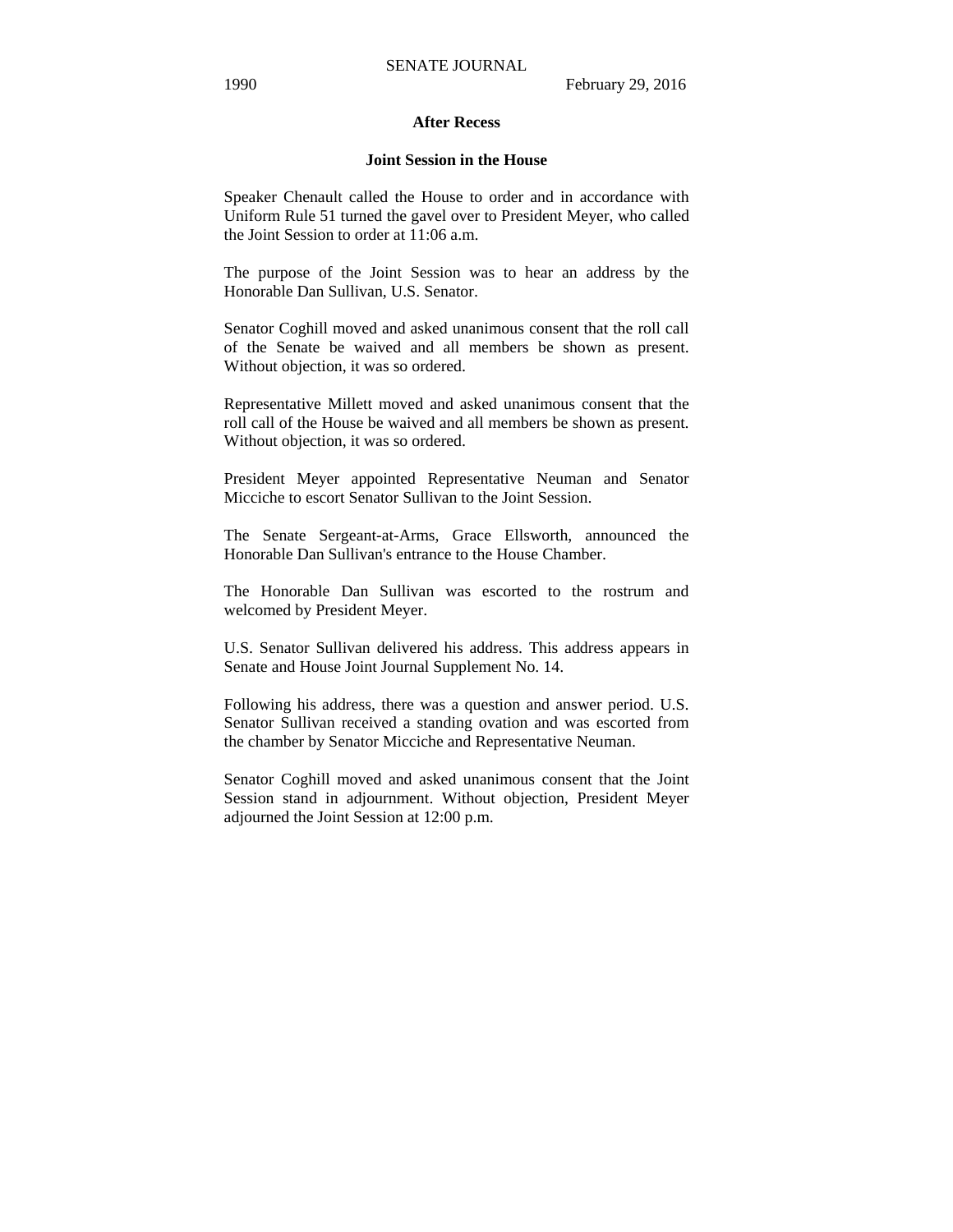#### **After Recess**

#### **In the Senate**

The Senate reconvened at 12:07 p.m.

The presence of Senator Ellis was noted.

#### **Citations**

Honoring - Malia Acovak and Tiffany Lopez Senator(s) Micciche, Meyer, Bishop, Coghill, Costello, Dunleavy, Egan, Ellis, Gardner, Giessel, Hoffman, Huggins, Kelly, MacKinnon, McGuire, Olson, Stedman, Stevens, Stoltze, Wielechowski

Honoring - The Tok Community Visitors Center Representative(s) Talerico Senator(s) Bishop, Meyer, Coghill, Costello, Dunleavy, Egan, Ellis, Gardner, Giessel, Hoffman, Huggins, Kelly, MacKinnon, McGuire, Micciche, Olson, Stedman, Stevens, Stoltze, Wielechowski

Honoring - Nenana School Eighth Graders Verizon Innovative App Challenge Winners

Representative(s) Talerico

Senator(s) Bishop, Meyer, Coghill, Costello, Dunleavy, Egan, Ellis, Gardner, Giessel, Hoffman, Huggins, Kelly, MacKinnon, McGuire, Micciche, Olson, Stedman, Stevens, Stoltze, Wielechowski

Honoring - Jessie Holmes Winner of the 2016 Yukon Quest 300 Representative(s) Talerico Senator(s) Bishop, Meyer, Coghill, Costello, Dunleavy, Egan, Ellis,

Gardner, Giessel, Hoffman, Huggins, Kelly, MacKinnon, McGuire, Micciche, Olson, Stedman, Stevens, Stoltze, Wielechowski

Honoring - Robert S. Grimm Representative(s) Talerico Senator(s) Bishop, Meyer, Coghill, Costello, Dunleavy, Egan, Ellis, Gardner, Giessel, Hoffman, Huggins, Kelly, MacKinnon, McGuire, Micciche, Olson, Stedman, Stevens, Stoltze, Wielechowski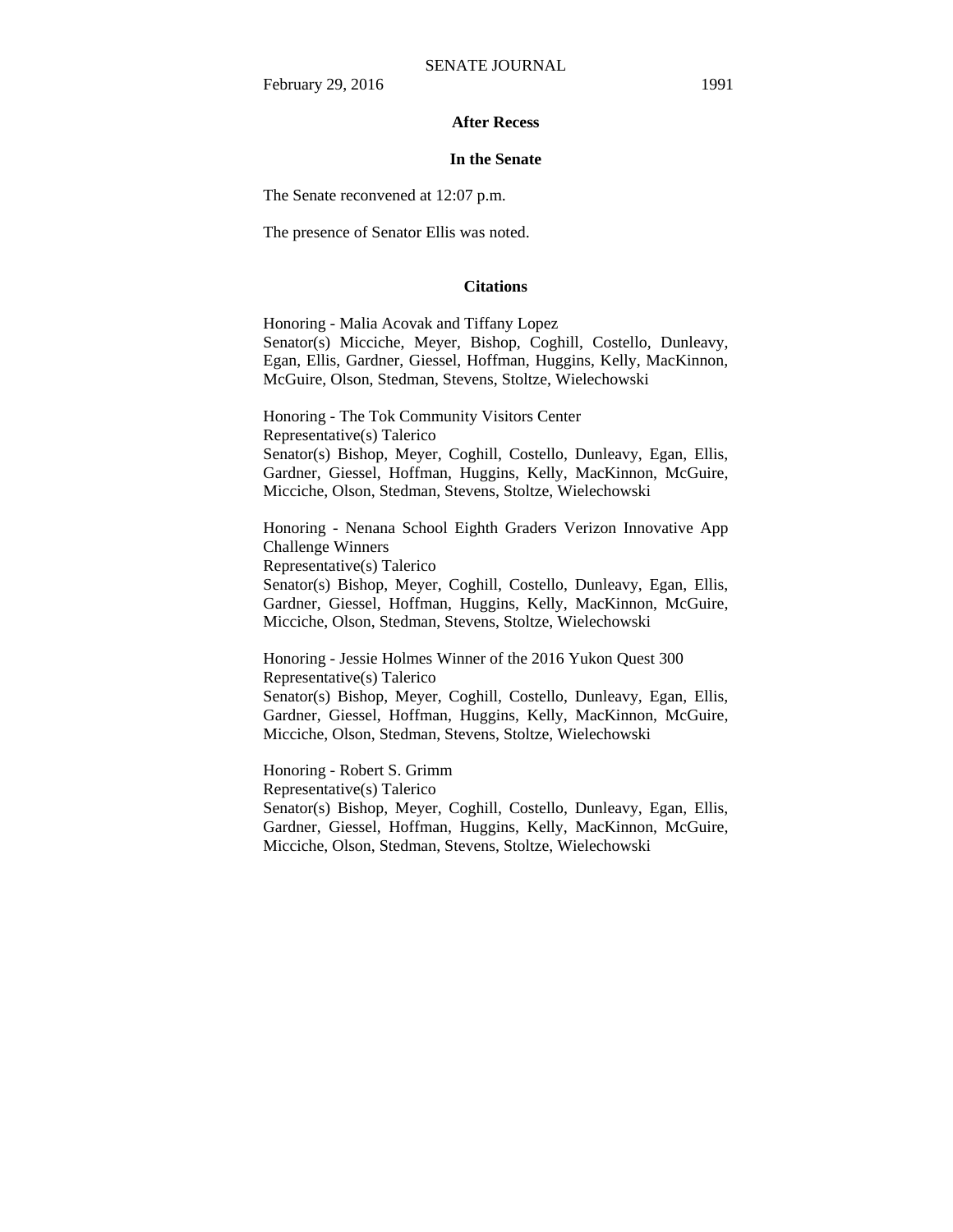Honoring - Abbe and Willie Hensley Representative(s) Josephson Senator(s) Gardner, Meyer, Bishop, Coghill, Costello, Dunleavy, Egan, Ellis, Giessel, Hoffman, Huggins, Kelly, MacKinnon, McGuire, Micciche, Olson, Stedman, Stevens, Stoltze, Wielechowski

Honoring - June Rogers Representative(s) Kawasaki, Thompson Senator(s) Kelly, Meyer, Bishop, Coghill, Costello, Dunleavy, Egan, Ellis, Gardner, Giessel, Hoffman, Huggins, MacKinnon, McGuire, Micciche, Olson, Stedman, Stevens, Stoltze, Wielechowski

Honoring - Linda Gilson Representative(s) Ortiz Senator(s) Stedman, Meyer, Bishop, Coghill, Costello, Dunleavy, Egan, Ellis, Gardner, Giessel, Hoffman, Huggins, Kelly, MacKinnon, McGuire, Micciche, Olson, Stevens, Stoltze, Wielechowski

Senator Coghill moved and asked unanimous consent that the citations be adopted. Without objection, the citations were adopted and referred to the Secretary for transmittal.

#### **Unfinished Business**

#### **Reconsideration of Senate Bills**

#### **SB 72**

Senator Gardner moved and asked unanimous consent that the reconsideration on CS FOR SENATE BILL NO. 72(L&C) be taken up. Without objection, it was so ordered and the bill was before the Senate on reconsideration.

The question to be reconsidered: "Shall CS FOR SENATE BILL NO. 72(L&C) "An Act relating to the discharge of patients from hospitals and to caregivers of patients after discharge from a hospital; and providing for an effective date" pass the Senate?" The roll was taken with the following result: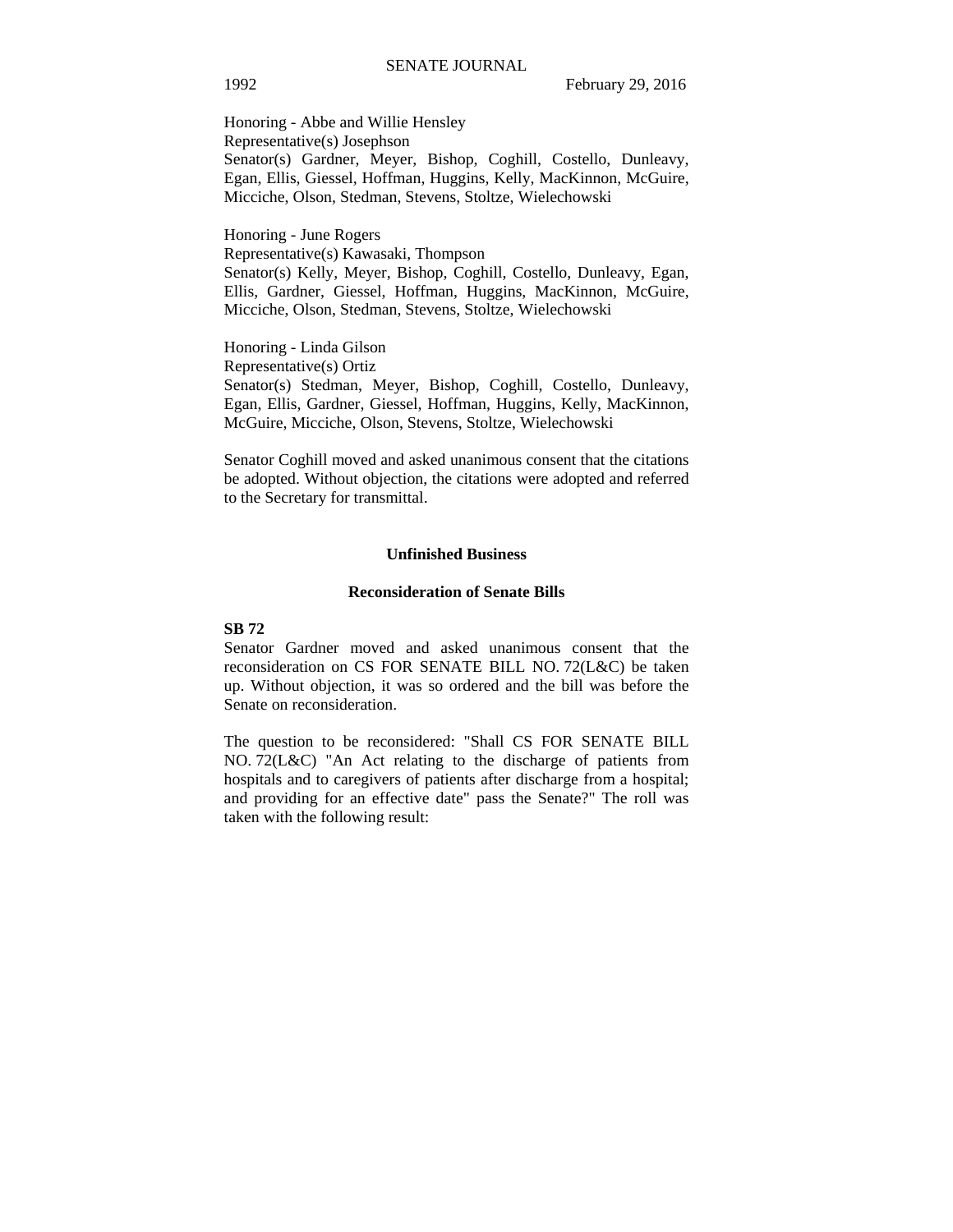CSSB 72(L&C) Third Reading - On Reconsideration Effective Date

#### **YEAS: 19 NAYS: 0 EXCUSED: 1 ABSENT: 0**

Yeas: Bishop, Coghill, Costello, Dunleavy, Egan, Ellis, Gardner, Giessel, Hoffman, Huggins, Kelly, MacKinnon, McGuire, Meyer, Micciche, Olson, Stevens, Stoltze, Wielechowski

Excused: Stedman

and so, CS FOR SENATE BILL NO. 72(L&C) passed the Senate on reconsideration.

Senator Coghill moved and asked unanimous consent that the vote on the passage of the bill be considered the vote on the effective date clause. Without objection, it was so ordered and the bill was referred to the Secretary for engrossment.

Senators Gardner, Stevens, Micciche, Bishop, Egan, MacKinnon, McGuire, Costello, Stoltze moved and asked unanimous consent to be shown as cosponsors on the bill. Without objection, it was so ordered.

#### **SB 89**

Senator Gardner requested that the reconsideration on CS FOR SENATE BILL NO. 89(RLS) am(efd add) be taken up. The bill was before the Senate on reconsideration.

The question to be reconsidered: "Shall CS FOR SENATE BILL NO. 89(RLS) am(efd add) "An Act relating to a parent's right to direct the education of a child; prohibiting a school district from contracting with an abortion services provider; prohibiting a school district from allowing an abortion services provider to furnish course materials or provide instruction concerning sexuality or sexually transmitted diseases; relating to physical examinations for teachers; and providing for an effective date" pass the Senate?" The roll was taken with the following result: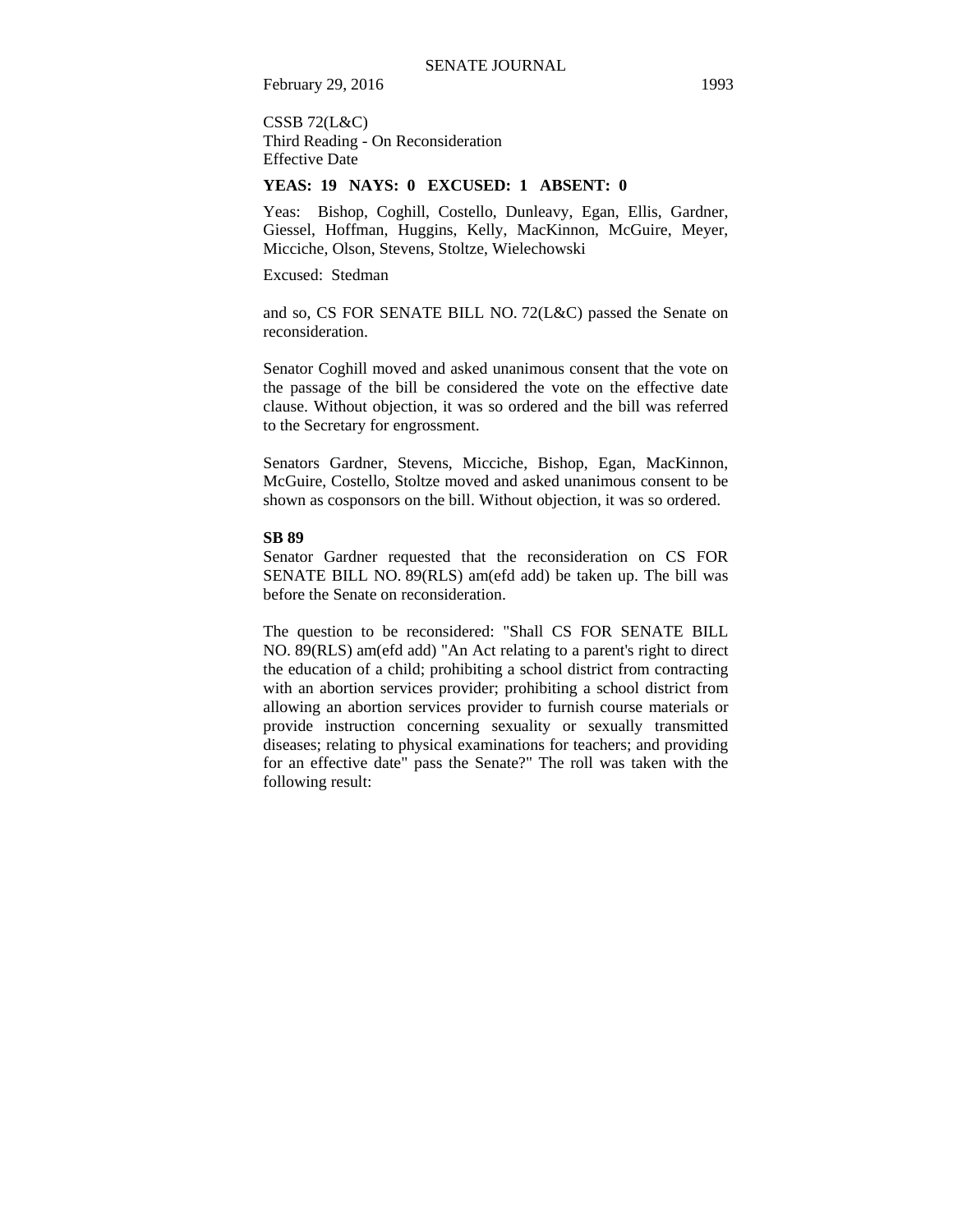CSSB 89(RLS) am(efd add) Third Reading - On Reconsideration

#### **YEAS: 12 NAYS: 7 EXCUSED: 1 ABSENT: 0**

Yeas: Coghill, Costello, Dunleavy, Giessel, Huggins, Kelly, MacKinnon, McGuire, Meyer, Micciche, Olson, Stoltze

Nays: Bishop, Egan, Ellis, Gardner, Hoffman, Stevens, Wielechowski

Excused: Stedman

and so, CS FOR SENATE BILL NO. 89(RLS) am(efd add) passed the Senate on reconsideration.

Senator Coghill moved for the adoption of the effective date clause.

The question being: "Shall the effective date clause be adopted?" The roll was taken with the following result:

CSSB 89(RLS) am(efd add) Effective Date Clause

#### **YEAS: 17 NAYS: 2 EXCUSED: 1 ABSENT: 0**

Yeas: Bishop, Coghill, Costello, Dunleavy, Egan, Gardner, Giessel, Hoffman, Huggins, Kelly, MacKinnon, McGuire, Meyer, Micciche, Olson, Stevens, Stoltze

Nays: Ellis, Wielechowski

Excused: Stedman

and so, the effective date clause was adopted and the bill was referred to the Secretary for engrossment.

#### **Announcements**

Announcements are at the end of the journal.

#### **Engrossment**

**SB 72** 

CS FOR SENATE BILL NO. 72(L&C) "An Act relating to the discharge of patients from hospitals and to caregivers of patients after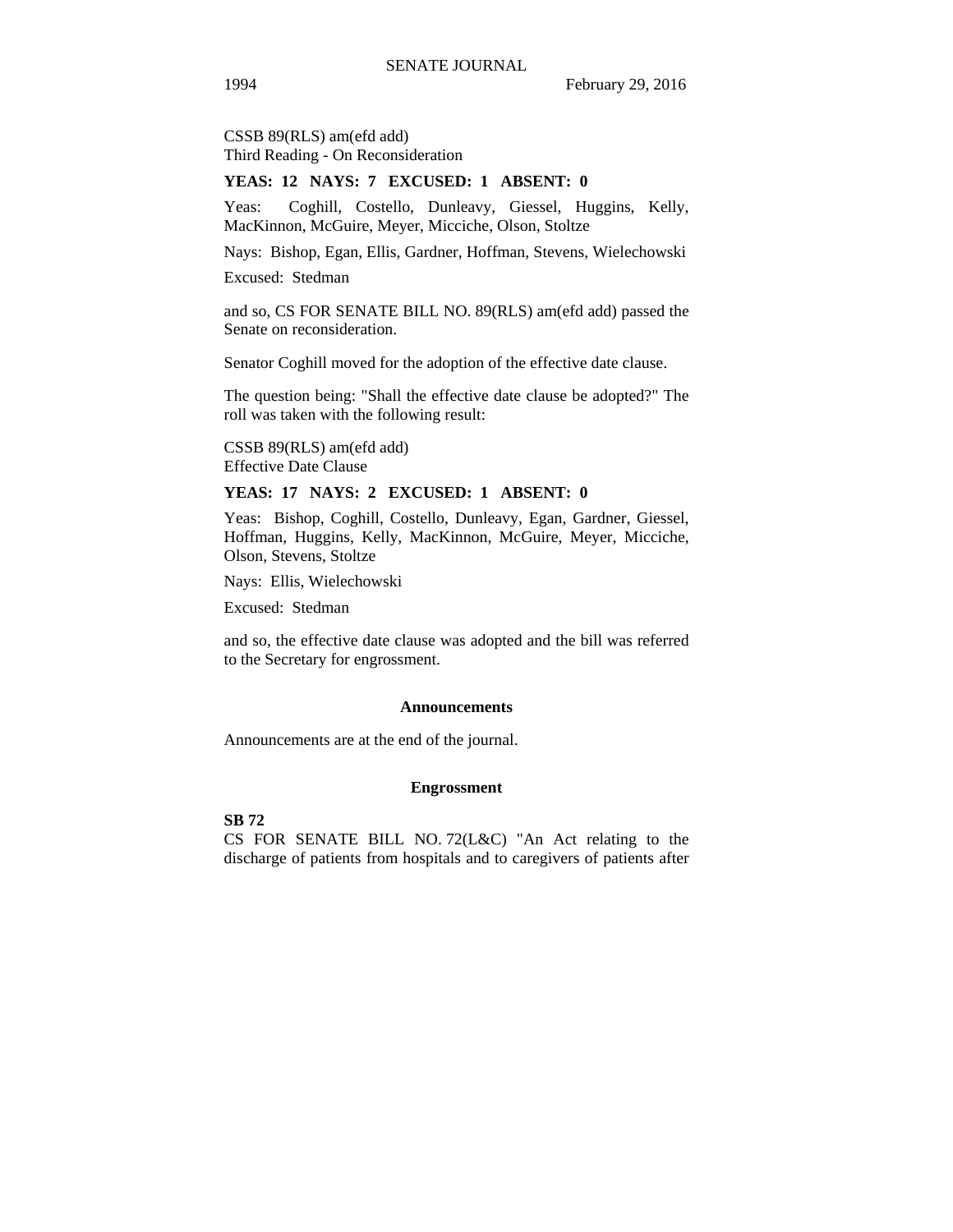discharge from a hospital; and providing for an effective date" was engrossed, signed by the President and Secretary and transmitted to the House for consideration.

#### **SB 89**

CS FOR SENATE BILL NO. 89(RLS) am(efd add) "An Act relating to a parent's right to direct the education of a child; prohibiting a school district from contracting with an abortion services provider; prohibiting a school district from allowing an abortion services provider to furnish course materials or provide instruction concerning sexuality or sexually transmitted diseases; relating to physical examinations for teachers; and providing for an effective date" was engrossed, signed by the President and Secretary and transmitted to the House for consideration.

#### **Adjournment**

Senator Coghill moved and asked unanimous consent that the Senate stand in adjournment until 11:00 a.m., March 2, 2016. Without objection, the Senate adjourned at 12:35 p.m.

> Liz Clark Secretary of the Senate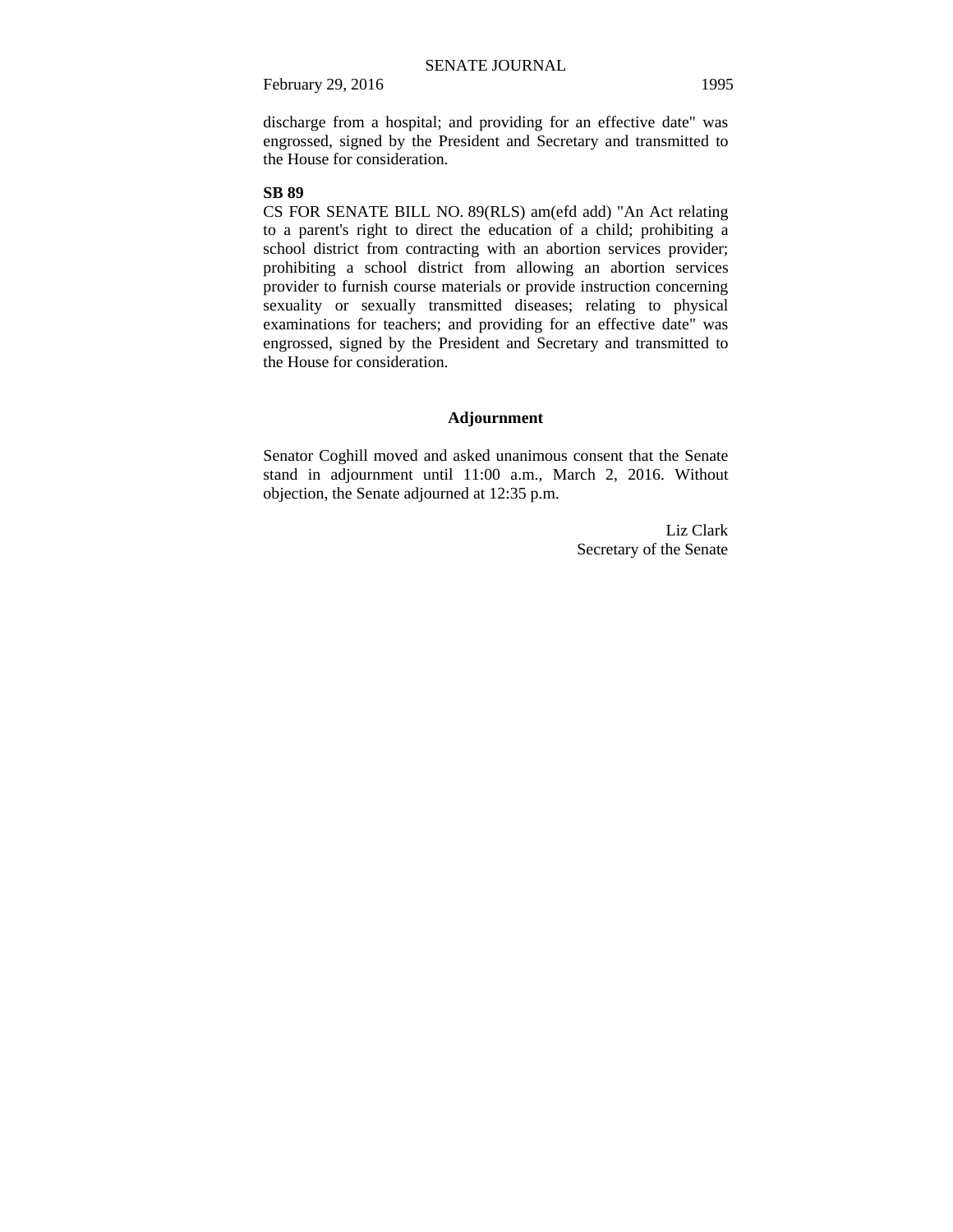#### **Announcements**

Americans with Disabilities Act Notice - Persons with disabilities who require special accommodation or alternative communication formats to access committee meetings may contact the appropriate committee office or the Legislative Information Office in their community. Reasonable advance notice is needed to accommodate the request. For further information, call the ADA Coordinator at 465-3854 Voice/465-4980 TDD.

### **STANDING COMMITTEES**

### **COMMUNITY & REGIONAL AFFAIRS**

| Mar 01   | <b>Tuesday</b><br>No Meeting Scheduled  | Beltz 105 (tsbldg) | 3:30 PM |
|----------|-----------------------------------------|--------------------|---------|
| Mar $03$ | <b>Thursday</b><br>No Meeting Scheduled | Beltz 105 (tsbldg) | 3:30 PM |
|          |                                         |                    |         |

### **EDUCATION**

| Mar <sub>01</sub> | <b>Tuesday</b>                                     | <b>Butrovich 205</b> | 3:30 PM   |
|-------------------|----------------------------------------------------|----------------------|-----------|
|                   | HB 107 BD OF REGENTS REGIONAL RESIDENCY QUALIF.    |                      |           |
|                   | -- Public Testimony --                             |                      |           |
| $+$               | SB 191 LIMIT ABORTION SERV. PROVIDERS IN SCHOOLS   |                      |           |
| $+$               | Bills Previously Heard/Scheduled                   |                      |           |
|                   |                                                    |                      |           |
| Mar $03$          | <b>Thursday</b>                                    | <b>Butrovich 205</b> | $3:30$ PM |
|                   | $\pm$ SB 84 LANG. IMMERSION SCHOOLS/TEACHER CERTS. |                      |           |
|                   | -- Public Testimony --                             |                      |           |
| $+$               | <b>Bills Previously Heard/Scheduled</b>            |                      |           |

----------------------------------------

#### **FINANCE**

| <b>Feb 29</b> | Monday | <b>Senate Finance 532</b> | 9:30 AM |
|---------------|--------|---------------------------|---------|
|---------------|--------|---------------------------|---------|

- += SB 74 MEDICAID REFORM/PFD/HSAS/ER USE/STUDIES
- + Bills Previously Heard/Scheduled

<sup>+</sup> indicates teleconference

<sup>=</sup> indicates bill previously heard/scheduled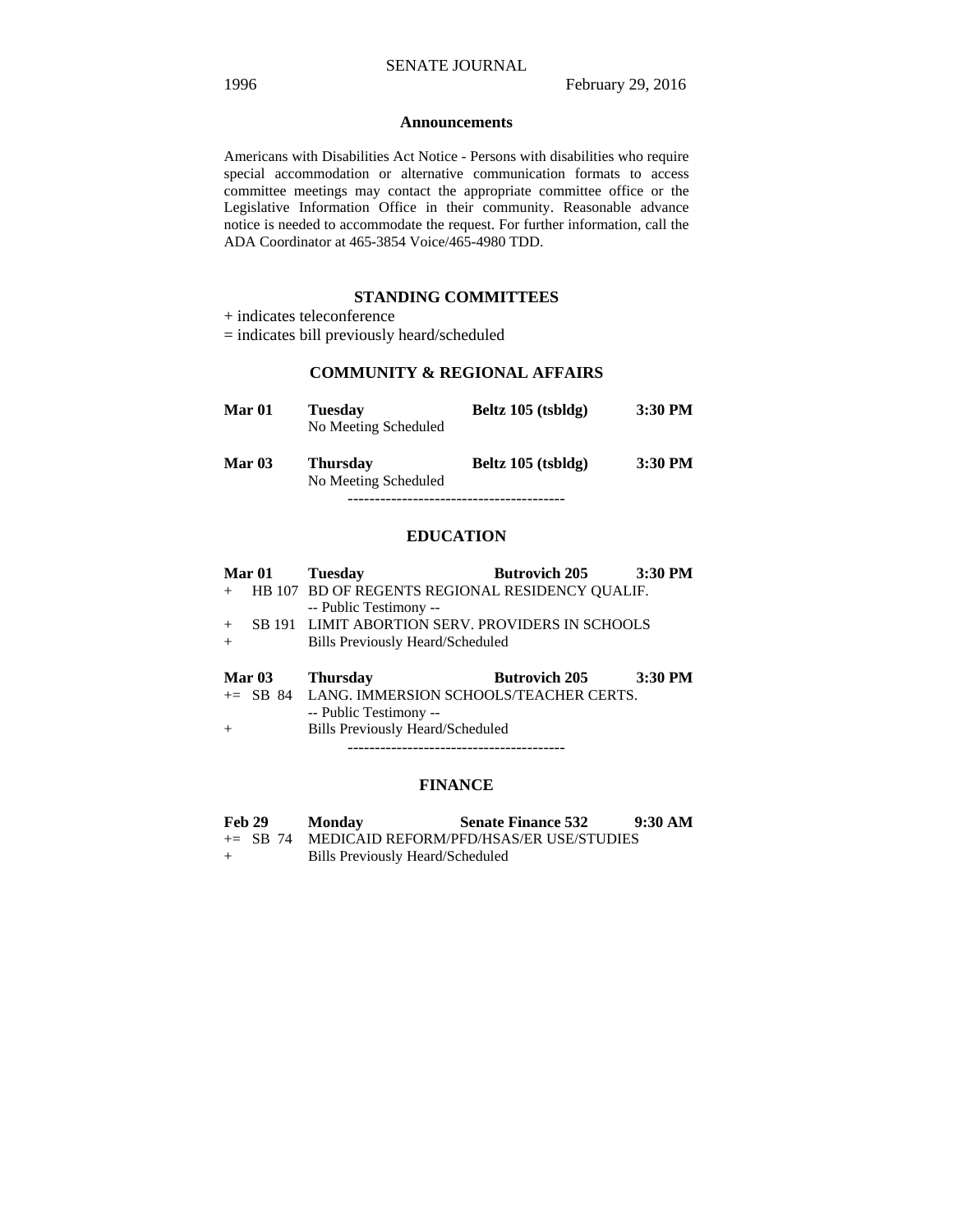# **FINANCE (continued)**

| Mar 01                             | <b>Tuesday</b><br>No Meeting Scheduled              | <b>Senate Finance 532</b>                                                   | 9:00 AM |
|------------------------------------|-----------------------------------------------------|-----------------------------------------------------------------------------|---------|
| Mar <sub>02</sub>                  | Wednesday<br>No Meeting Scheduled                   | <b>Senate Finance 532</b>                                                   | 9:00 AM |
| <b>Mar 03</b><br>$+=$ SB 74<br>$+$ | <b>Thursday</b><br>Bills Previously Heard/Scheduled | <b>Senate Finance 532</b><br><b>MEDICAID REFORM/PFD/HSAS/ER USE/STUDIES</b> | 9:00 AM |
| Mar 04<br>$+=$ SB 74<br>$+$        | Friday<br>Bills Previously Heard/Scheduled          | <b>Senate Finance 532</b><br>MEDICAID REFORM/PFD/HSAS/ER USE/STUDIES        | 8:30 AM |

----------------------------------------

# **HEALTH & SOCIAL SERVICES**

| Feb 29        | <b>Monday</b><br>No Meeting Scheduled | <b>Butrovich 205</b> | $1:30$ PM |
|---------------|---------------------------------------|----------------------|-----------|
| <b>Mar 02</b> | Wednesdav<br>No Meeting Scheduled     | <b>Butrovich 205</b> | $1:30$ PM |
| Mar 04        | Friday<br>No Meeting Scheduled        | <b>Butrovich 205</b> | 1:30 PM   |

----------------------------------------

# **JUDICIARY**

| Feb 29 |        | <b>Monday</b>                                       | Beltz 105 (tsbldg) | 1:30 PM |
|--------|--------|-----------------------------------------------------|--------------------|---------|
| $+$    |        | SB 174 REG. OF FIREARMS/KNIVES BY UNIV. OF AK       |                    |         |
| $+$    |        | Bills Previously Heard/Scheduled:                   |                    |         |
|        |        | -- Public Testimony --                              |                    |         |
|        |        | += SJR 19 CALL FED. CONSTITUTIONAL CONV:TERM LIMITS |                    |         |
|        |        | += SB 24 LEGIS. ETHICS ACT: CONTRACTORS, INTERNS    |                    |         |
|        |        |                                                     |                    |         |
|        | Mar 02 | Wednesday                                           | Beltz 105 (tsbldg) | 1:30 PM |
| $+$    |        | SB 112 ADOPTION OF CHILD IN STATE CUSTODY           |                    |         |
| $+$    |        | <b>Bills Previously Heard/Scheduled</b>             |                    |         |

-- Public Testimony --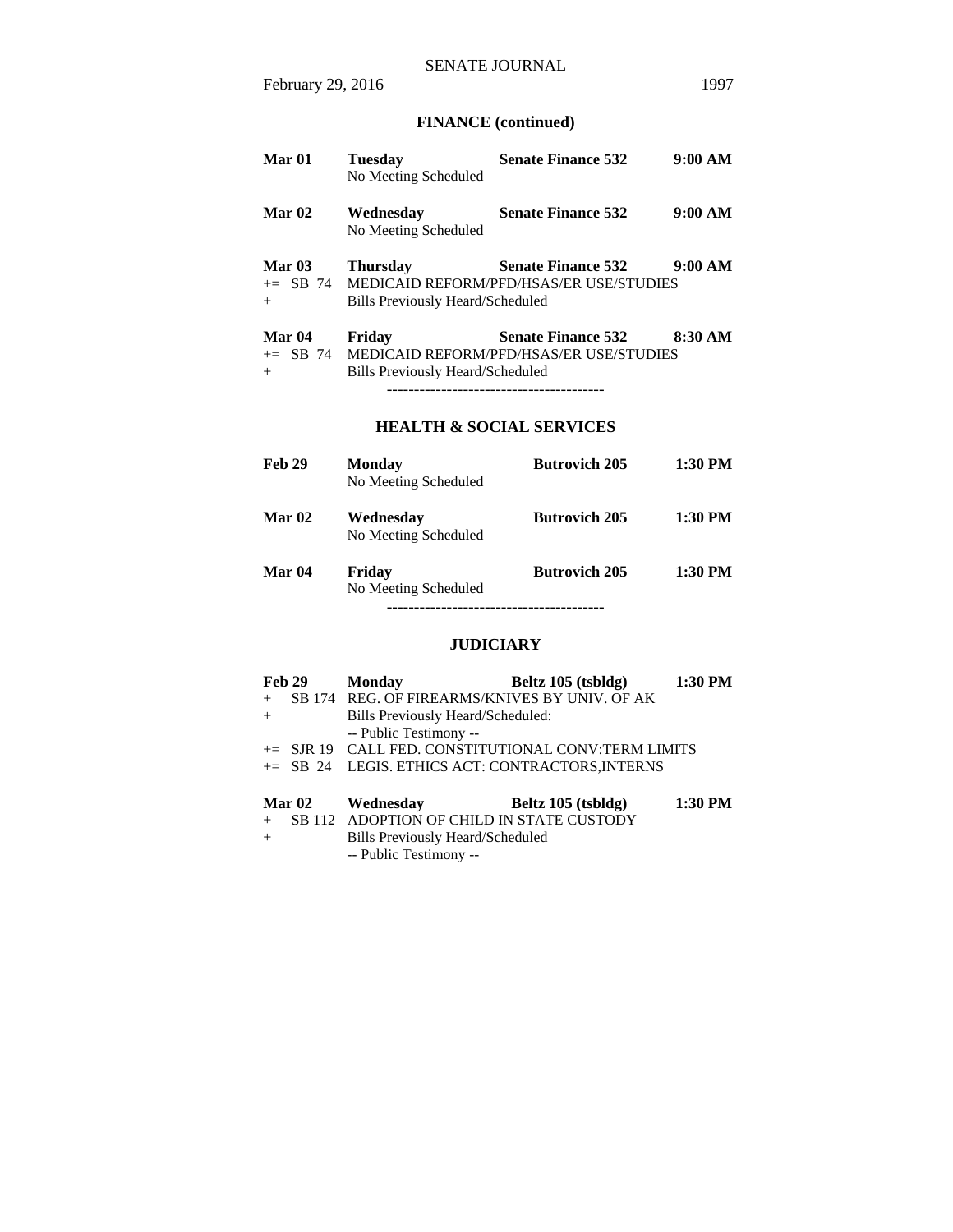# **JUDICIARY (continued)**

| Mar 04 | Friday               | Beltz 105 (tsbldg) | 1:30 PM |  |  |
|--------|----------------------|--------------------|---------|--|--|
|        | No Meeting Scheduled |                    |         |  |  |
|        |                      |                    |         |  |  |

# **LABOR & COMMERCE**

| Mar 01        | <b>Tuesday</b>                          | Beltz 105 (tsbldg)               | 1:30 PM |
|---------------|-----------------------------------------|----------------------------------|---------|
| $\pm$ SB 98   |                                         | PRESCRIPTION WITHOUT PHYS. EXAM. |         |
| $+$           | Bills Previously Heard/Scheduled        |                                  |         |
|               | -- Public Testimony --                  |                                  |         |
| <b>Mar 03</b> | <b>Thursday</b>                         | Beltz 105 (tsbldg)               | 1:30 PM |
|               | -- Please Note Time Change --           |                                  |         |
| $+$           | <b>Bills Previously Heard/Scheduled</b> |                                  |         |
|               | -- Public Testimony --                  |                                  |         |

----------------------------------------

# **RESOURCES**

| <b>Feb 29</b>     | <b>Monday</b>                                       | <b>Butrovich 205</b>    | 3:30 PM |
|-------------------|-----------------------------------------------------|-------------------------|---------|
| $+$               | SB 170 DNR FEES FOR GEOLOGICAL SERVICES             |                         |         |
|                   | -- Public Testimony --                              |                         |         |
|                   | += HB 137 HUNT/FISH/TRAP: FEES;LICENSES;EXEMPTIONS  |                         |         |
|                   | -- Public Testimony --                              |                         |         |
| $+$               | <b>Bills Previously Heard/Scheduled</b>             |                         |         |
|                   | Mar 02 Wednesday                                    | <b>Butrovich 205</b>    | 3:30 PM |
|                   | + SB 125 LEGISLATIVE MEMBERS OF AGDC BOARD          |                         |         |
|                   | -- Public Testimony --                              |                         |         |
|                   | += HB 100 UREA/AMMONIA/GAS-LIQ FACILITY; TAX CREDIT |                         |         |
|                   | -- Public Testimony --                              |                         |         |
| $+$               | <b>Bills Previously Heard/Scheduled</b>             |                         |         |
| Mar <sub>04</sub> | Friday                                              | Butrovich $205$ 3:30 PM |         |
|                   | += SB 164 FISH & GAME: OFFENSES;LICENSES;PENALTIES  |                         |         |
|                   | -- Public Testimony --                              |                         |         |
|                   | += SB 172 FISH/SHELLFISH HATCHERY/ENHANCE. PROJECTS |                         |         |
|                   | -- Public Testimony --                              |                         |         |
| $+$               | <b>Bills Previously Heard/Scheduled</b>             |                         |         |
|                   |                                                     |                         |         |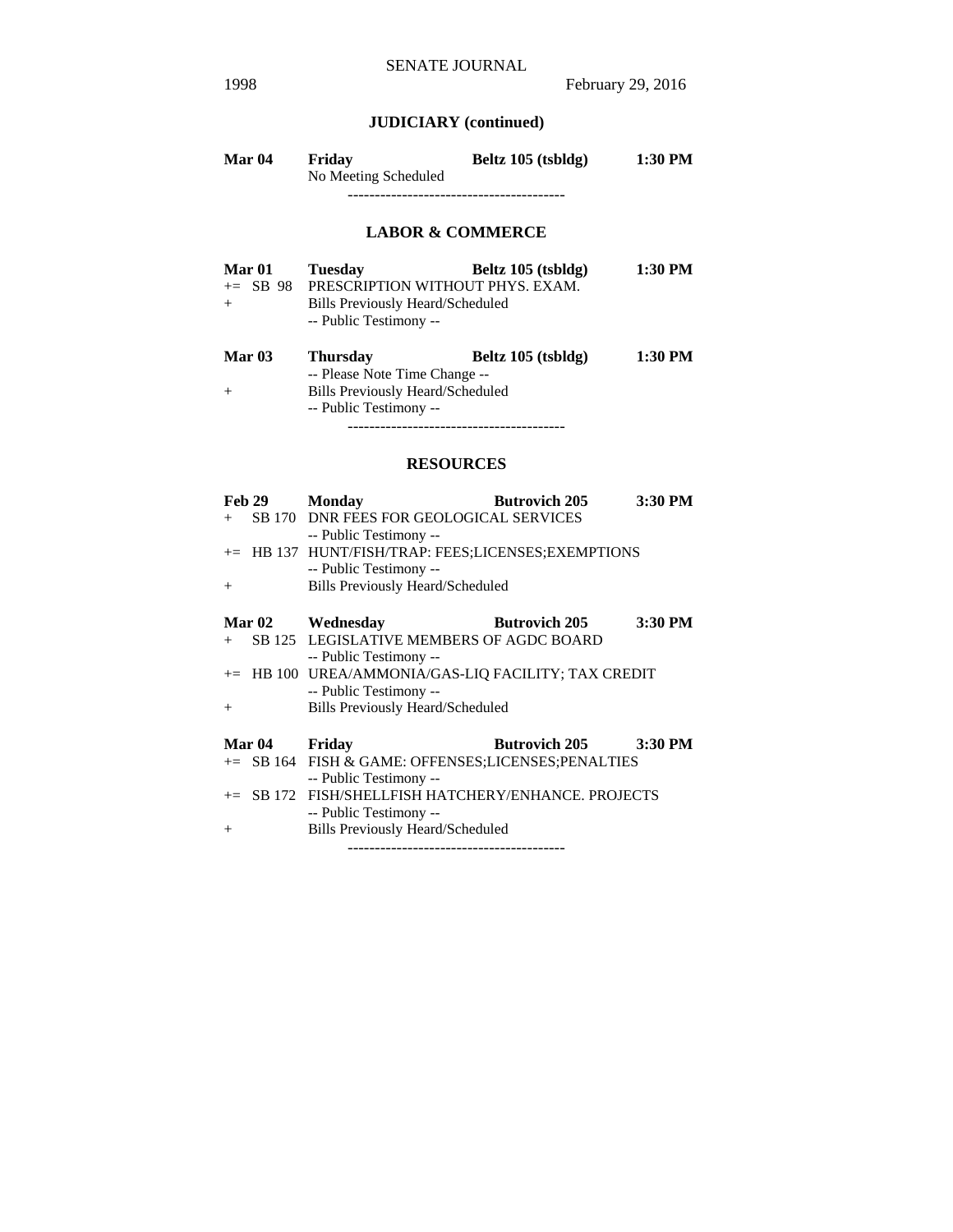# **STATE AFFAIRS**

| Mar <sub>01</sub> | Tuesdav                                              | <b>Butrovich 205</b> | 8:30 AM |
|-------------------|------------------------------------------------------|----------------------|---------|
| $^{+}$            | Confirmation on Governor's Appointees:               |                      |         |
|                   | -- Public Testimony on Appointees --                 |                      |         |
| $^{+}$            | Alaska Public Offices Commission                     |                      |         |
|                   | <b>Thomas Temple</b>                                 |                      |         |
| $^{+}$            | Alaska State Personnel Board                         |                      |         |
|                   | Dr. Keith Hamilton                                   |                      |         |
| $^{+}$            | <b>State Commission for Human Rights</b>             |                      |         |
|                   | <b>Brandon Nakasato</b>                              |                      |         |
| $+$               | SCR 20 SEXUAL ASSAULT AWARENESS MONTH: APRIL 2016    |                      |         |
|                   | -- Public Testimony --                               |                      |         |
|                   | Presentation by Sponsor                              |                      |         |
| $\pm$ SB 91       | OMNIBUS CRIM LAW & PROCEDURE; CORRECTIONS            |                      |         |
| $+$               | <b>Bills Previously Heard/Scheduled</b>              |                      |         |
|                   |                                                      |                      |         |
|                   |                                                      |                      |         |
| Mar <sub>03</sub> | <b>Thursday</b>                                      | <b>Butrovich 205</b> | 8:30 AM |
| $+=$ SB 91        | <b>OMNIBUS CRIM LAW &amp; PROCEDURE; CORRECTIONS</b> |                      |         |
| $+$               | <b>Bills Previously Heard/Scheduled</b>              |                      |         |
|                   |                                                      |                      |         |
| Mar <sub>03</sub> | <b>Thursday</b>                                      | <b>Butrovich 205</b> | 6:30 PM |
| $+=$ SJR 1        | CONST AM: GUARANTEE PERM FUND DIVIDEND               |                      |         |
|                   | -- Public Testimony --                               |                      |         |
|                   | Statewide Public Testimony Begins at 6:30 p.m.       |                      |         |
|                   | -- Public Testimony Limited to 2 Minutes --          |                      |         |
|                   | Limited Number of Off-Net Phone Lines Available      |                      |         |
|                   | Public Testimony can be Submitted in Writing by      |                      |         |
|                   | Email: senate.state.affairs@akleg.gov                |                      |         |
|                   | or by Fax: 907-465-4928                              |                      |         |
| $^{+}$            | Bills Previously Heard/Scheduled                     |                      |         |

# **TRANSPORTATION**

| Mar 01 | <b>Tuesday</b>                       | <b>Butrovich 205</b> | $1:00$ PM |
|--------|--------------------------------------|----------------------|-----------|
|        | -- Public Testimony on Appointees -- |                      |           |
| $+$    | <b>Confirmation Hearings</b>         |                      |           |
|        | <b>Board of Marine Pilots:</b>       |                      |           |
|        | Andrew Mack - Anchorage              |                      |           |
|        | Tom Rueter - Anchorage               |                      |           |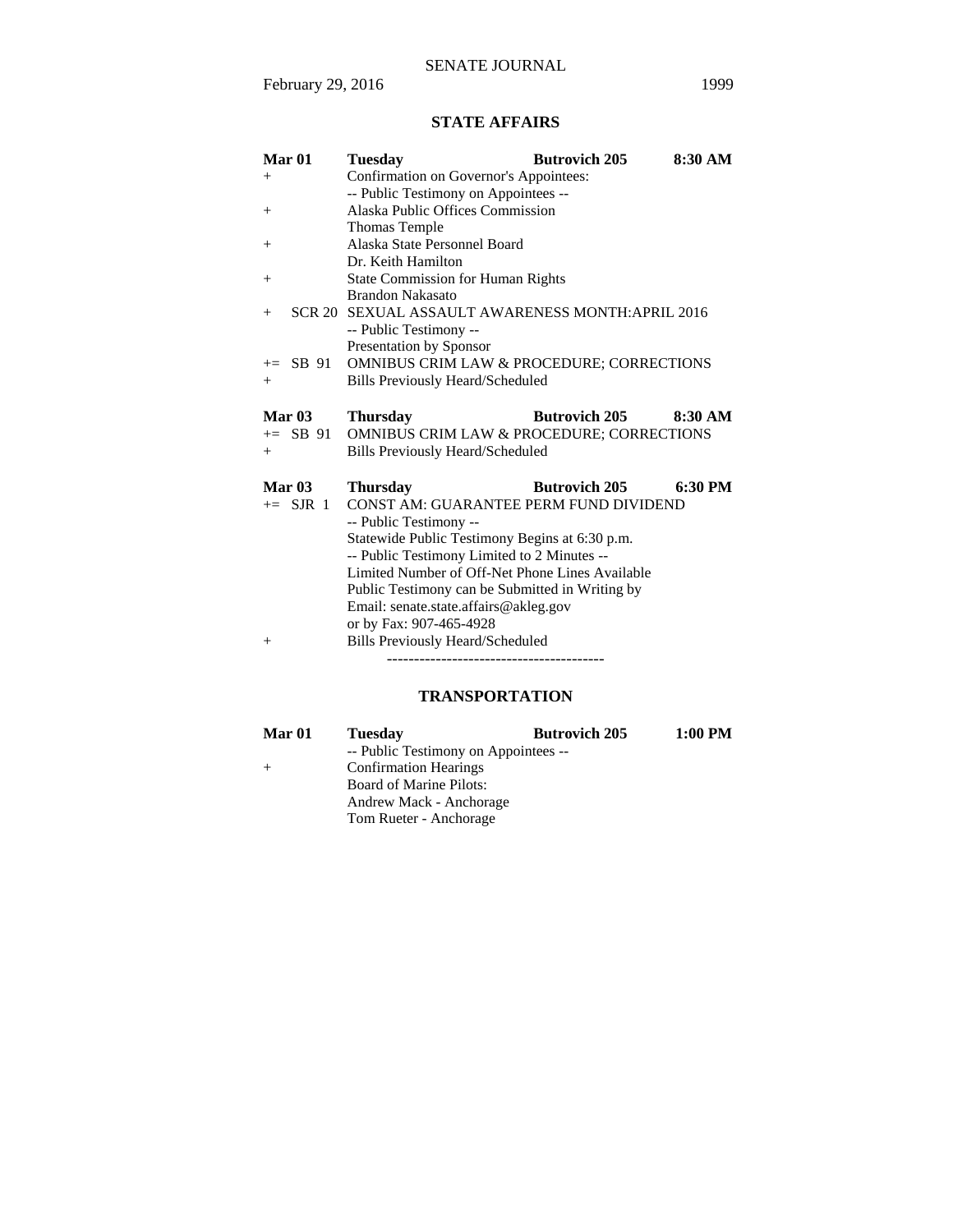# **TRANSPORTATION (continued)**

| <b>Mar 03</b> | <b>Thursday</b><br>No Meeting Scheduled | <b>Butrovich 205</b> | $1:00$ PM |
|---------------|-----------------------------------------|----------------------|-----------|
|               |                                         |                      |           |

# **FINANCE SUBCOMMITTEES**

### **ADMINISTRATION**

| <b>Mar 03</b> | <b>Thursday</b>                       | <b>Butrovich 205</b> | 5:00 PM |
|---------------|---------------------------------------|----------------------|---------|
|               | Department of Administration          |                      |         |
|               | <b>FY17 Operating Budget Closeout</b> |                      |         |
|               |                                       |                      |         |

# **COMMERCE, COMMUNITY & ECONOMIC DEV**

| Mar 04 | Friday<br><b>Budget Closeout</b>                                    | Beltz 105 (tsbldg) | 9:00 AM |
|--------|---------------------------------------------------------------------|--------------------|---------|
| Mar 10 | <b>Thursday</b><br>-- MEETING CANCELED --<br><b>Budget Closeout</b> | Beltz 105 (tsbldg) | 8:00 AM |
|        |                                                                     |                    |         |

## **CORRECTIONS**

| <b>Mar 01</b> | <b>Tuesday</b> | Beltz 105 (tsbldg) | 5:00 PM |
|---------------|----------------|--------------------|---------|
|               | Closeout       |                    |         |
|               |                |                    |         |

### **EDUCATION & EARLY DEVELOPMENT**

| <b>Mar 04</b> | Friday                                | <b>Butrovich 205</b>                          | 8:00 AM |
|---------------|---------------------------------------|-----------------------------------------------|---------|
| $^{+}$        | <b>FY17 Operating Budget Closeout</b> | Department of Education and Early Development |         |
|               |                                       |                                               |         |

## **ENVIRONMENTAL CONSERVATION**

| Mar <sub>04</sub> | Friday   | <b>Senate Finance 532</b> | $1:00$ PM |
|-------------------|----------|---------------------------|-----------|
|                   | Closeout |                           |           |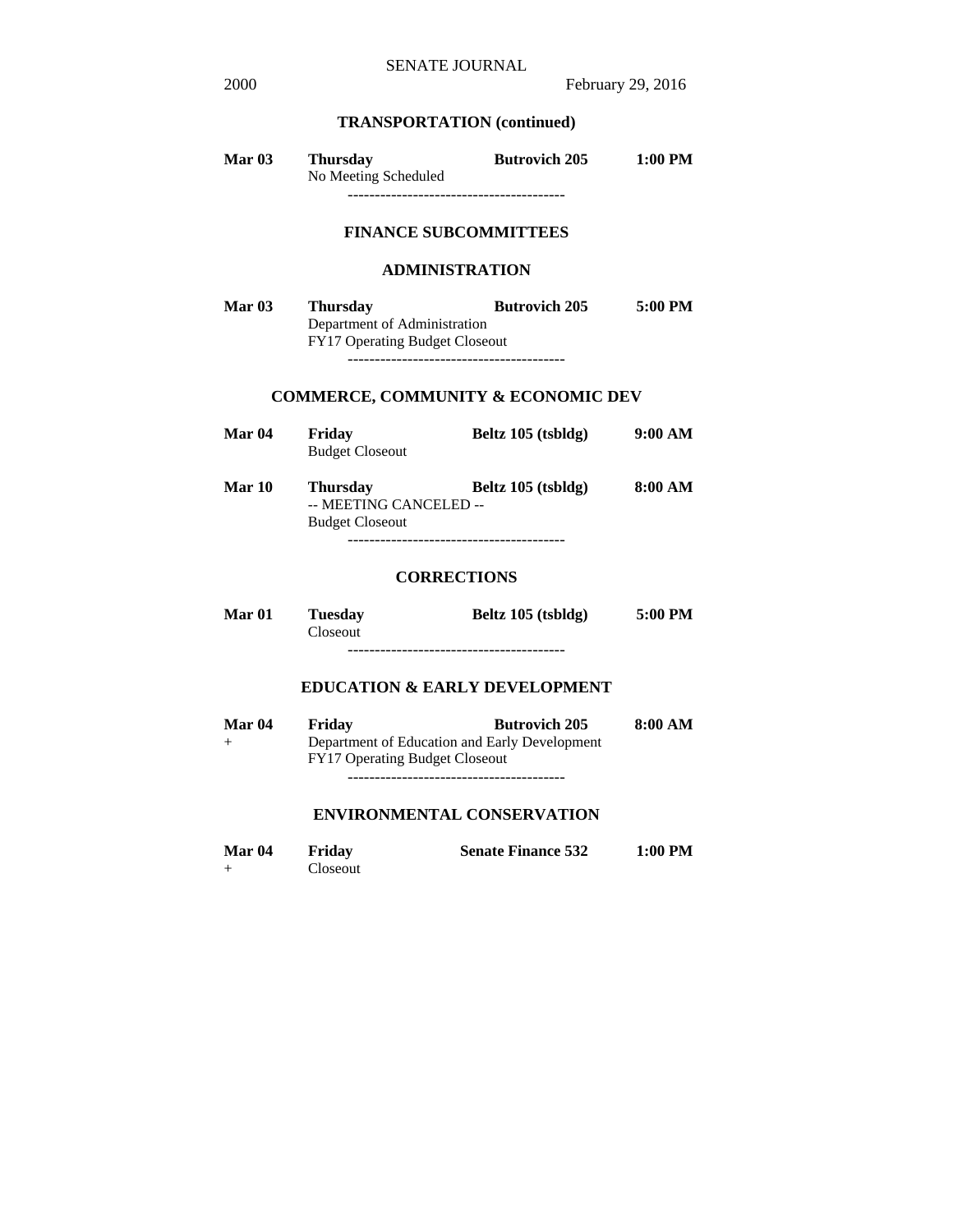# **FISH & GAME**

| Mar <sub>02</sub> | Wednesday<br>Department of Fish and Game<br>FY17 Operating Budget Closeout | Beltz 105 (tsbldg)<br>-------------------------------------       | 12:30 PM |
|-------------------|----------------------------------------------------------------------------|-------------------------------------------------------------------|----------|
|                   |                                                                            | <b>GOVERNOR</b>                                                   |          |
| Mar $03$          | <b>Thursday</b><br>Office of the Governor Budget Closeout                  | <b>Senate Finance 532</b>                                         | 3:30 PM  |
|                   |                                                                            | <b>HEALTH &amp; SOCIAL SERVICES</b>                               |          |
| Mar <sub>04</sub> | Friday<br>Department of Health & Social Services<br><b>Budget Closeout</b> | <b>Butrovich 205</b><br>---------------------------------         | 11:00 AM |
|                   |                                                                            | <b>JUDICIARY SUBCOMMITTEE</b>                                     |          |
| Mar <sub>04</sub> | Friday<br><b>Budget Closeout</b>                                           | <b>Senate Finance 532</b>                                         | 1:30 PM  |
|                   |                                                                            | <b>LABOR &amp; WORKFORCE DEVELOPMENT</b>                          |          |
| Mar <sub>02</sub> | Wednesday<br><b>Budget Closeout</b>                                        | Beltz 105 (tsbldg)<br>Department of Labor & Workforce Development | 8:00 AM  |
|                   |                                                                            | <b>LAW</b>                                                        |          |
| Mar 01<br>$^+$    | <b>Tuesday</b><br>Department of Law                                        | <b>Senate Finance 532</b>                                         | 8:00 AM  |

FY17 Operating Budget Closeout

----------------------------------------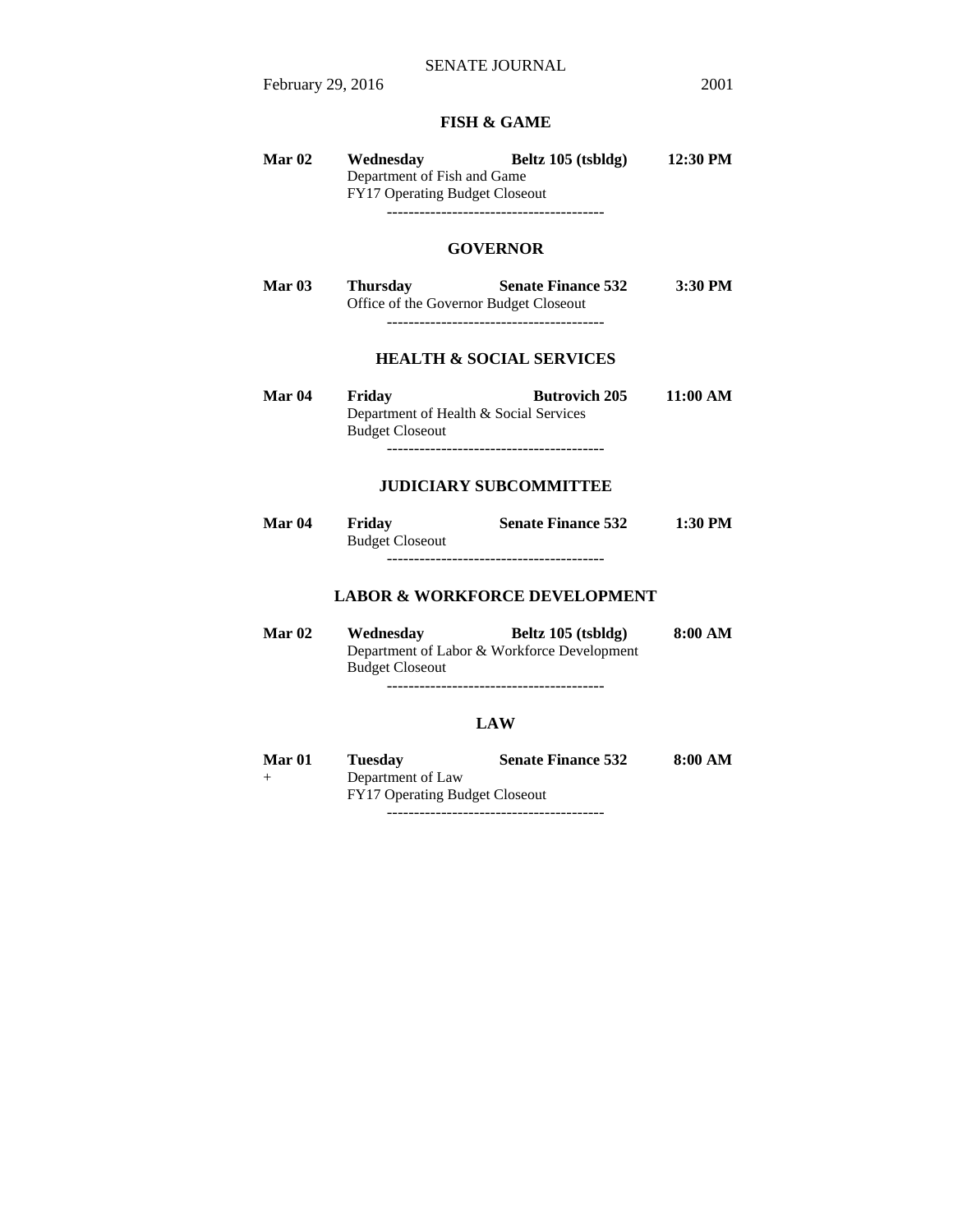# **LEGISLATURE**

| <b>Mar 03</b>       | <b>Thursday</b><br>Legislature Budget Closeout                               | <b>Senate Finance 532</b>                                | 3:45 PM            |
|---------------------|------------------------------------------------------------------------------|----------------------------------------------------------|--------------------|
|                     |                                                                              | <b>MILITARY &amp; VETERANS' AFFAIRS</b>                  |                    |
| <b>Mar 04</b>       | Friday<br><b>Budget Closeout</b>                                             | Beltz 105 (tsbldg)                                       | 8:00 AM            |
| <b>Mar 08</b>       | <b>Tuesday</b><br>-- MEETING CANCELED --<br><b>Budget Closeout</b>           | Beltz 105 (tsbldg)<br>--------------------------------   | 8:00 AM            |
|                     |                                                                              | <b>NATURAL RESOURCES</b>                                 |                    |
| <b>Mar 03</b>       | <b>Thursday</b><br>Department of Natural Resources<br><b>Budget Closeout</b> | Beltz 105 (tsbldg)<br>---------------------------------- | $8:00~\mathrm{AM}$ |
|                     |                                                                              | <b>PUBLIC SAFETY</b>                                     |                    |
| <b>Mar 04</b>       | Friday<br><b>Budget Closeout</b>                                             | Beltz 105 (tsbldg)                                       | 8:30 AM            |
| <b>Mar 09</b>       | Wednesday<br>-- MEETING CANCELED --<br><b>Budget Closeout</b>                | Beltz 105 (tsbldg)                                       | 8:00 AM            |
|                     |                                                                              | <b>REVENUE</b>                                           |                    |
| Mar 03<br>$\ddot{}$ | <b>Thursday</b><br>Department of Revenue<br>FY17 Operating Budget Closeout   | <b>Senate Finance 532</b>                                | 8:00 AM            |

----------------------------------------